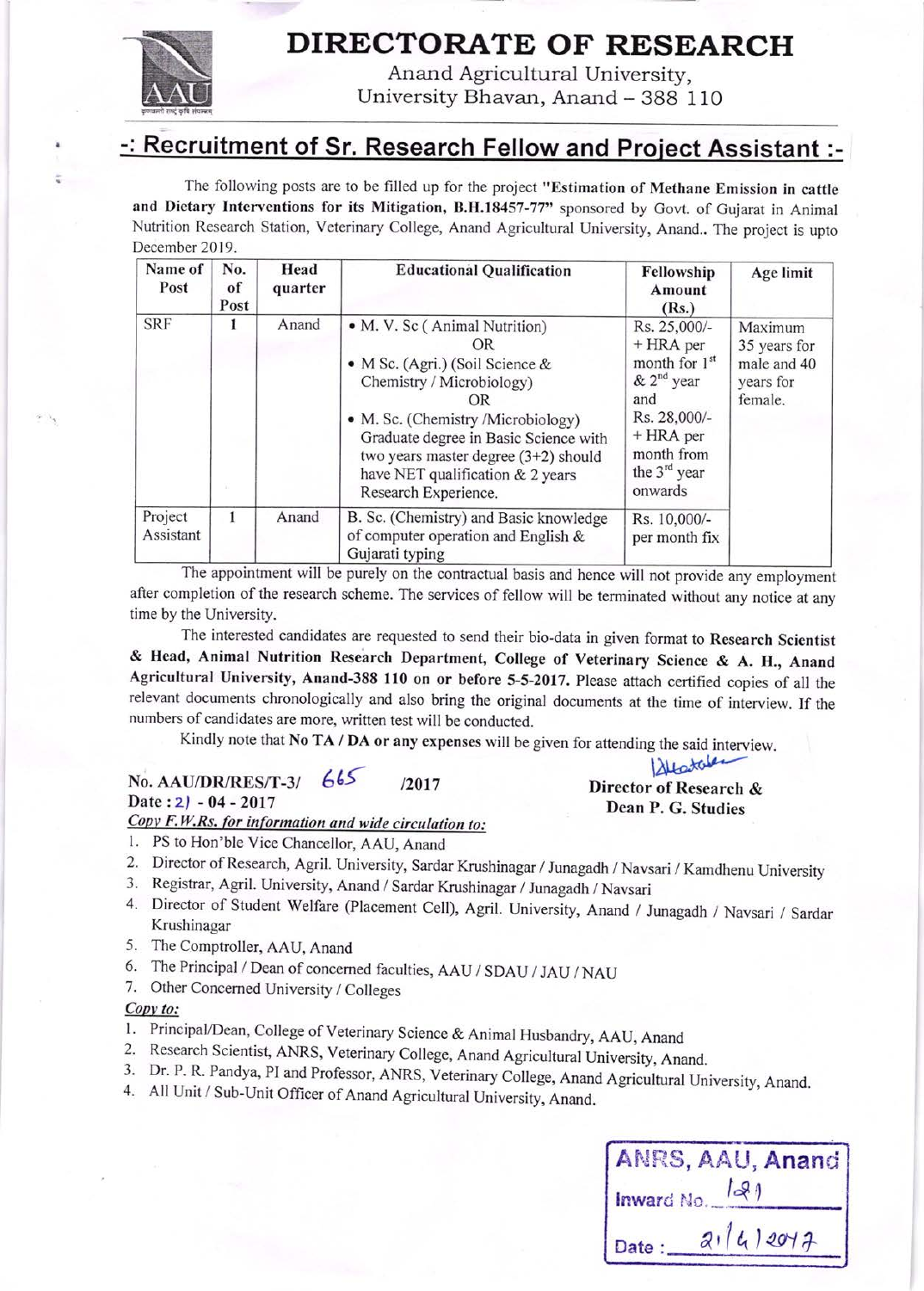# Bio-data Form  $For SRF$

| 1              | <b>Full Name</b>                                                |                                                                  |              |                     |  |  |
|----------------|-----------------------------------------------------------------|------------------------------------------------------------------|--------------|---------------------|--|--|
| 2              | <b>Mailing Address</b>                                          |                                                                  |              |                     |  |  |
|                | Mobile No. and E-mail                                           |                                                                  |              |                     |  |  |
| 3              | Date of Birth                                                   | Age :Years                                                       |              |                     |  |  |
| 4              | Sex                                                             |                                                                  |              |                     |  |  |
| 5              | <b>Educational Qualification:</b>                               |                                                                  |              |                     |  |  |
|                | Particulars                                                     | Name of<br>University                                            | Passing Year | OGPA/<br>Percentage |  |  |
|                | Graduate                                                        |                                                                  |              |                     |  |  |
|                | Post Graduate                                                   |                                                                  |              |                     |  |  |
|                | Ph. D                                                           |                                                                  |              |                     |  |  |
| 6              | Medal / Award:                                                  |                                                                  |              |                     |  |  |
|                | A. Chancellor / Vice Chancellor / National Level Medal          |                                                                  |              |                     |  |  |
|                | B. Merit Medal / Cash Prize / Medal for Scientific contribution |                                                                  |              |                     |  |  |
| $\overline{7}$ |                                                                 | Experience: Govt. / Semi Govt. / Nationalize / Private Institute |              |                     |  |  |
| 8              | Publication:                                                    |                                                                  |              |                     |  |  |
|                | A. Research Articles                                            |                                                                  |              |                     |  |  |
|                | B. Farmer's related articles in magazine / Booklet / Folder     |                                                                  |              |                     |  |  |
| 9              | Seminar / Workshop / Symposium / Training etc.:                 |                                                                  |              |                     |  |  |
|                | A. Oral / Poster Paper Presentation / Participation             |                                                                  |              |                     |  |  |
|                | B. Short or Long term training / Personnel Development training |                                                                  |              |                     |  |  |
|                | C. NSS / NCC / Tracking Camp or Such type other trainings       |                                                                  |              |                     |  |  |
| 10             | Other Activities : Game / Cultural Program / Debate etc. :      |                                                                  |              |                     |  |  |
|                | A. State Level Participation                                    |                                                                  |              |                     |  |  |
|                | <b>B. National Level Participation</b>                          |                                                                  |              |                     |  |  |
|                | C. State Level Award                                            |                                                                  |              |                     |  |  |
|                | D. National Level Award                                         |                                                                  |              |                     |  |  |
| 11             | Knowledge of Gujarati Language                                  |                                                                  |              |                     |  |  |
|                | (SSC / HSC Passed with Gujarati Subject)                        |                                                                  |              |                     |  |  |
| 12             | Knowledge of Computer:                                          |                                                                  |              |                     |  |  |
| 13             | Present status of study OR service OR working as RA/SRF/JRF :   |                                                                  |              |                     |  |  |